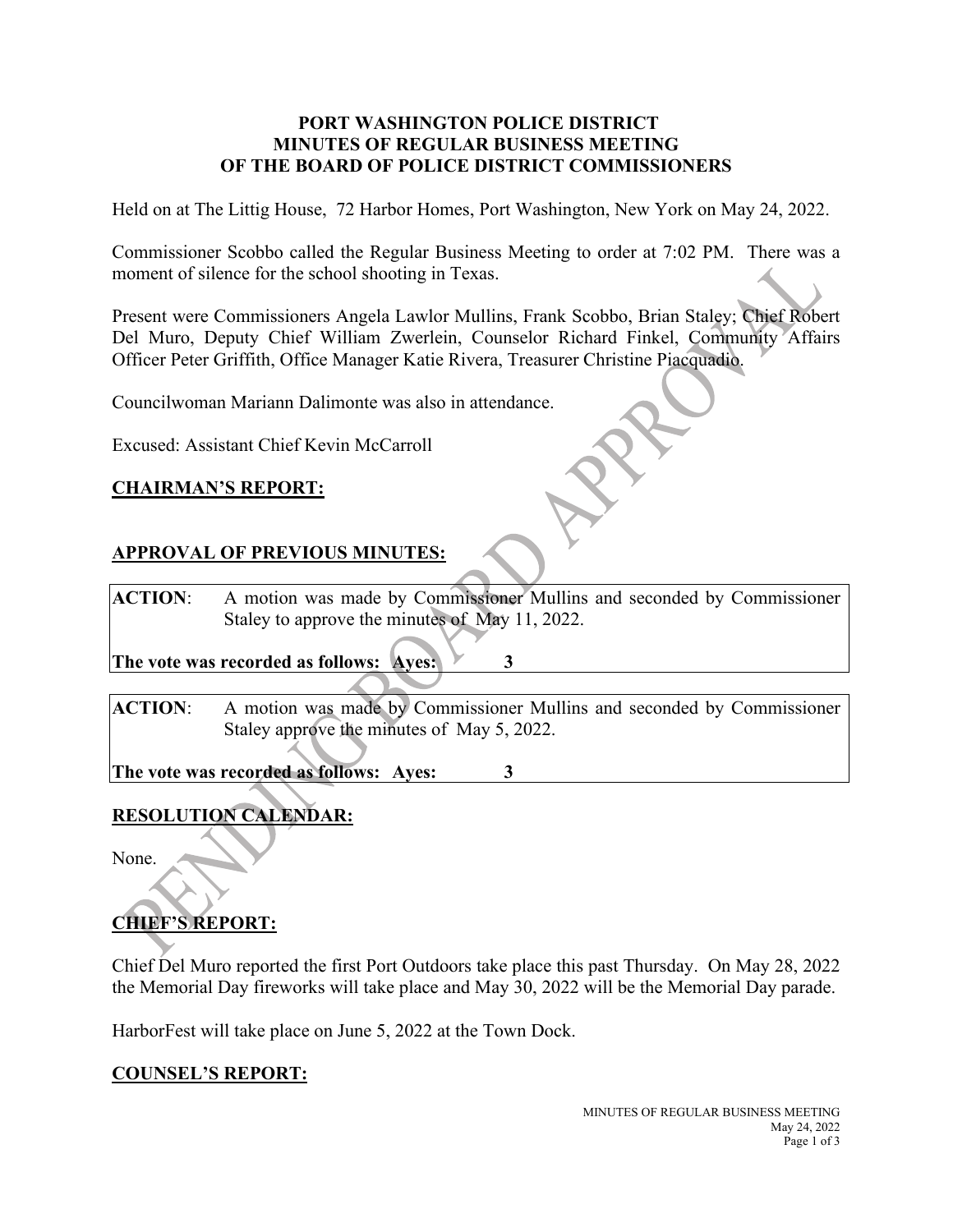None.

## **SECRETARY'S REPORT:**

Commissioner Mullins read a statement regarding Memorial Day.

## **TREASURER'S REPORT:**

**ACTION:** A Motion was made by Commissioner Staley and seconded by Commissioner Mullins to approve the May 23, 2022 in the amount of \$311,06.27.

**The vote was recorded as follows: Ayes: 3**

## **OLD BUSINESS:**

None.

## **NEW BUSINESS:**

Storage Tank Liability Insurance –

**ACTION:** A Motion was made by Commissioner Scobbo and seconded by Commissioner Mullins to approve the Fuel Storage Tank insurance through Salerno Brokerage in the amount of \$1270.84.

**The vote was recorded as follows: Ayes: 3**

Deputy Chief Zwerlein reported there are currently 5 Police Officers in Bicycle School.

There are COVID test kits available at PWPD HQ which were donated by Councilwoman Mariann Dalimonte.

## **UPCOMING SCHEDULE OF MEETINGS:**

| 10:00 AM  | <b>Executive Session</b>        |
|-----------|---------------------------------|
| $9:00$ AM | <b>Regular Business Meeting</b> |
| $1:00$ PM | <b>Executive Session</b>        |
| $7:00$ PM | <b>Regular Business Meeting</b> |
| 9:00 AM   | <b>Regular Business Meeting</b> |
|           |                                 |

## **PUBLIC FORUM/PUBLIC SAFETY:**

A member of the public asked about the Port Outdoors dates. The next one will be June 16, 2022.